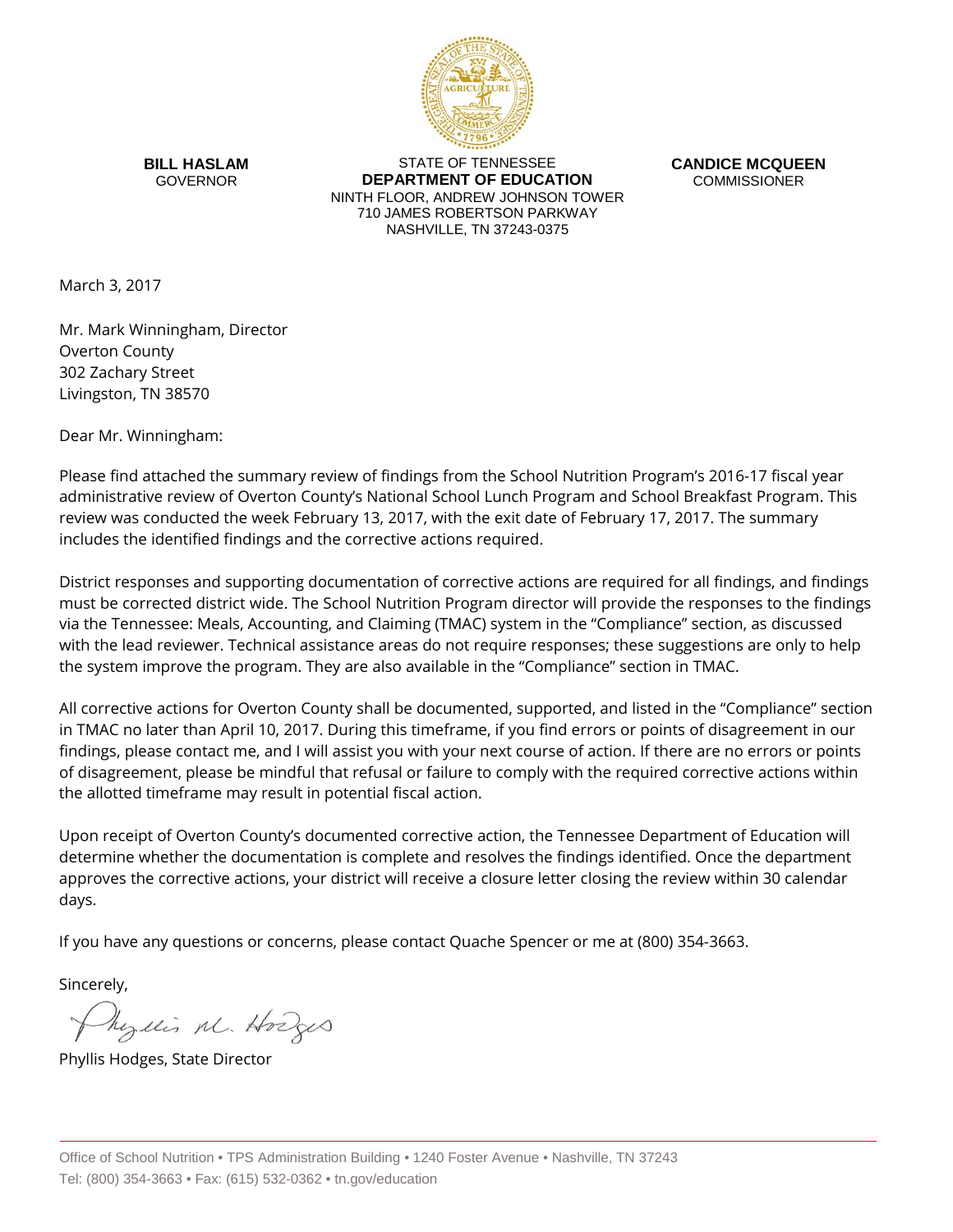

## **Overton County (670)**

**Review ID: 542**

## **Exit Conference Date: 2/17/2017**

Review Year: 2017

Month of Review: December

Lead Reviewer: Cindy Cooper

|      | <b>Findings</b> |                            |                                   |
|------|-----------------|----------------------------|-----------------------------------|
| Area |                 | <b>Finding Description</b> | <b>Required Corrective Action</b> |

## **SFA - Level Findings**

| $100 -$<br>Certification<br>and Benefit<br>Issuance | $V - 0100$ | The program<br>agreement indicated<br>that: 1) the benefit<br>issuance dates were<br>assigned to the direct<br>certification (DC)<br>households based on<br>the effective dates on<br>the DC lists; and 2) the<br>benefit issuance dates<br>for applications were<br>assigned based on the<br>date the application<br>was received. Upon<br>interviewing the<br>supervisor, the dates<br>were assigned to both<br>based on the actual<br>processing date for<br>both direct certification<br>and applications. | Update the program application<br>(A28 and A29) to indicate when<br>benefits are issued.<br>Note that this was corrected<br>onsite during the review. No<br>further corrective actions are<br>needed.      |
|-----------------------------------------------------|------------|----------------------------------------------------------------------------------------------------------------------------------------------------------------------------------------------------------------------------------------------------------------------------------------------------------------------------------------------------------------------------------------------------------------------------------------------------------------------------------------------------------------|------------------------------------------------------------------------------------------------------------------------------------------------------------------------------------------------------------|
| $700 -$<br>Resource<br>Management                   | $V-0700$   | The expenditure<br>amount reported in<br>TMAC was \$1,986.27<br>lower than the official<br>audit report value. The<br>operating balance in<br>TMAC was \$30,899.23<br>less than the official                                                                                                                                                                                                                                                                                                                   | Reconcile the expenditures,<br>revenues, and operating<br>balances monthly. Compare the<br>year end values with the internal<br>financial reports. Contact the<br>auditor to obtain the correct<br>values. |